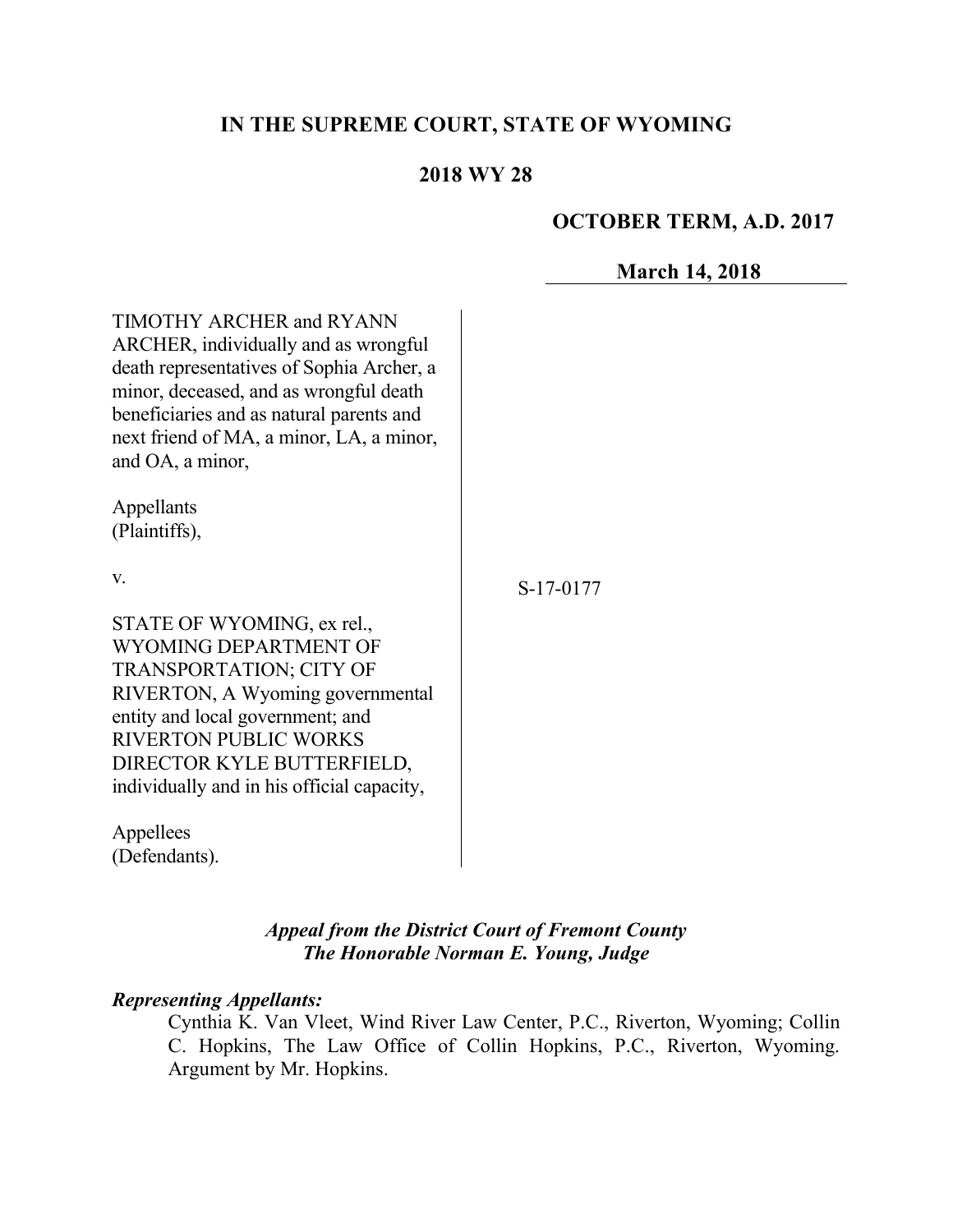### *Representing Appellee State of Wyoming, ex rel. Wyoming Department of Transportation:*

Peter K. Michael, Wyoming Attorney General; Daniel E. White, Deputy Attorney General; Jesse B. Naiman, Assistant Attorney General. Argument by Mr. Naiman.

### *Representing Appellees City of Riverton and Riverton Public Works Director Kyle Butterfield:*

John D. Bowers, Bowers Law Firm, PC, Afton, Wyoming.

### *Before BURKE, C.J., and HILL\*, DAVIS, FOX, and KAUTZ, JJ.*

*\*Justice Hill retired from judicial office effective February 17, 2018, and pursuant to Article 5, § 5 of the Wyoming Constitution and Wyo. Stat. Ann. § 5-1-106(f) (LexisNexis 2017), he was reassigned to act on this matter on February 20, 2018.*

**NOTICE: This opinion is subject to formal revision before publication in Pacific Reporter Third. Readers are requested to notify the Clerk of the Supreme Court, Supreme Court Building, Cheyenne, Wyoming 82002, of any typographical or other formal errors so that correction may be made before final publication in the permanent volume.**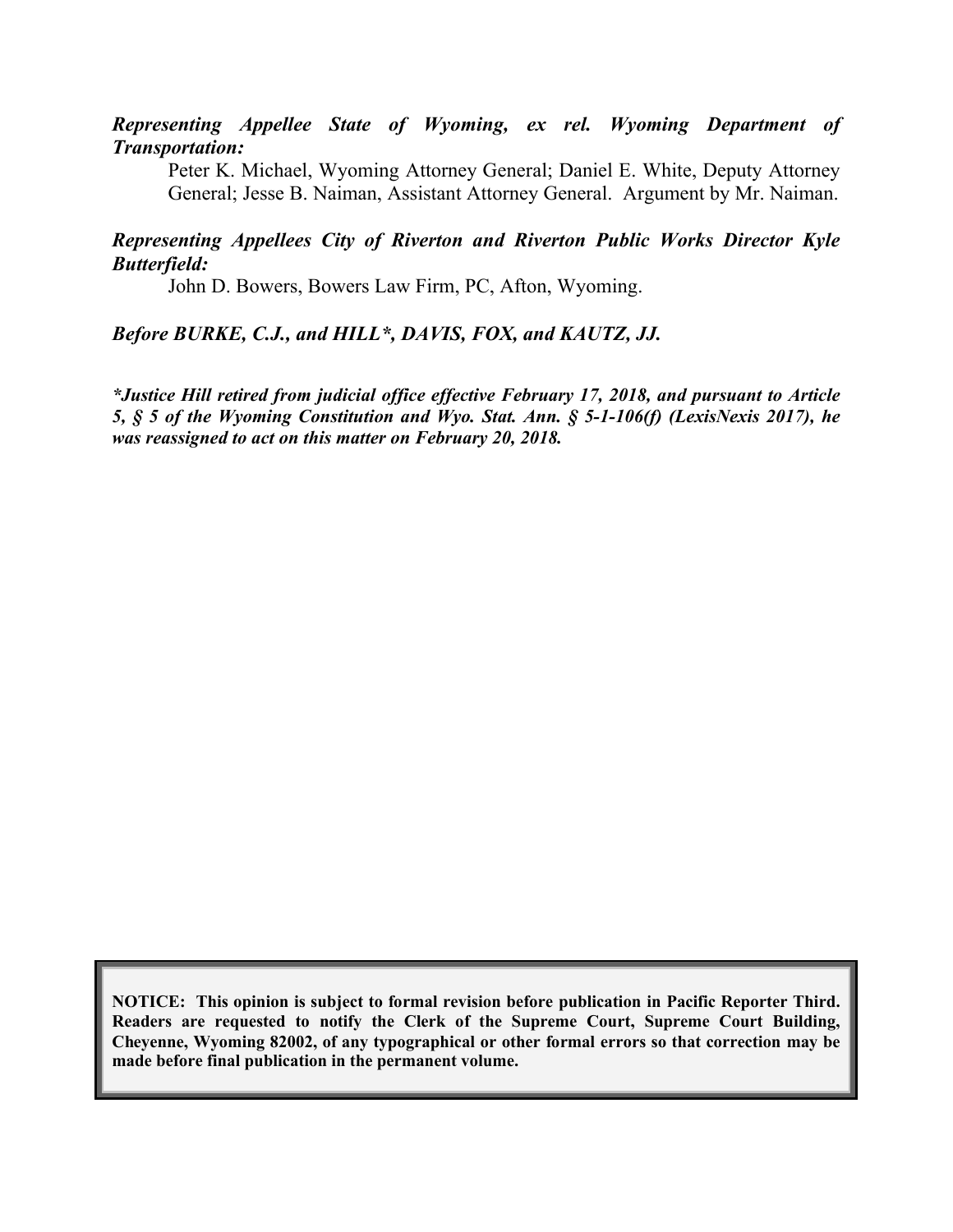#### **FOX, Justice.**

[¶1] This is a wrongful death case arising from the tragic death of a seven-year-old girl, who was struck and killed in a crosswalk on her way home from school. The driver held a valid Wyoming driver's license even though she had monocular vision, a glass eye, and could not have passed the eye exam, which was administered by an employee of the Wyoming Department of Transportation (WYDOT). The child's parents sued the WYDOT, the City of Riverton, Fremont County School District No. 25, and various employees of those governmental entities, asserting claims for wrongful death, negligent infliction of emotional distress, and loss of parental consortium (on behalf of the child's siblings). The claims against the school district and its employees were dismissed and Appellants do not appeal that decision. The district court held that governmental immunity barred the claims against the WYDOT, the City of Riverton, and their employees, and dismissed the complaint. Appellants appeal that order, and we affirm.

#### *ISSUES*

[¶2] 1. Does the WYDOT's performance of eye exams constitute a public service for which governmental immunity has been waived by Wyo. Stat. Ann. § 1-39-108?

2. Did the City of Riverton provide a public service for which governmental immunity has been waived by Wyo. Stat. Ann. § 1-39-108 when it provided a marked street crossing?

3. Did the Appellants preserve a claim that the governmental entities waived immunity under the insurance coverage exception at Wyo. Stat. Ann. § 1-39-118(b)(i)?

#### *FACTS*

[¶3] Because this is an appeal from an order granting motions to dismiss, "we accept the facts stated in the [amended] complaint as true and view them in the light most favorable to the plaintiff[s]." *Town of Pine Bluffs v. Eisele*, 2017 WY 117, ¶ 8, 403 P.3d 126, 128 (Wyo. 2017).

[¶4] Sophia Archer and her sister, LA, were crossing the street at a marked crosswalk on their way home from school when Sophia was struck by a motor vehicle driven by Sandra Pennock. Sophia's mother, Ryann Archer, and her sister, OA, arrived at the scene while witnesses were performing CPR and before police officers had arrived. Sophia Archer suffered numerous injuries and likely died at the scene. Sandra Pennock received a driver's license from the WYDOT after successfully completing an eye exam, which it would have been impossible for her to pass in light of her monocular vision and glass eye. The WYDOT issued a handicapped vehicle identification to Ms. Pennock in 2015, two months before the accident, which noted her severe visual or audio handicap. The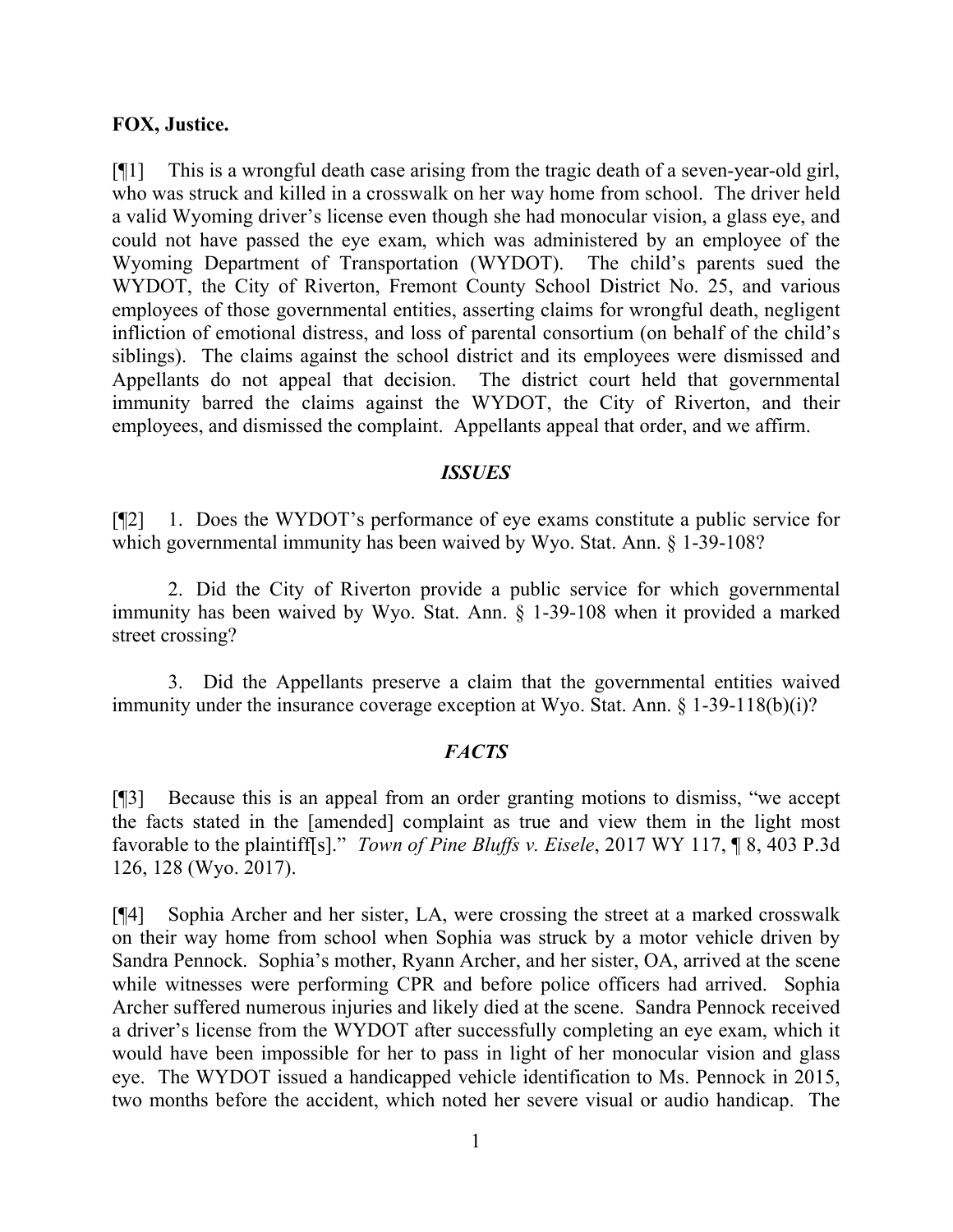amended complaint alleges that the WYDOT eye examiner, defendant Jane Doe, "was a public employee acting within the scope of her employment and duties with the Wyoming Department of Transportation . . . ."<sup>1</sup> Allegations against the City of Riverton and its employee, Kyle Butterfield,<sup>2</sup> "acting within the scope of his employment and duties,"<sup>3</sup> are that they were negligent in some way that caused the damage.

[¶5] The district court granted the motions to dismiss of the WYDOT and the City, finding that no exception to governmental immunity applied. This appeal was timely filed.

## *DISCUSSION*

[¶6] The Archers present several arguments to avoid the harsh results of governmental immunity under the Wyoming Governmental Claims Act (WGCA), Wyo. Stat. Ann §§ 1- 39-101 through 1-39-121 (LexisNexis 2017). First, they contend, the actions of the WYDOT and the City fall under the exception to governmental immunity for operation of public utilities at Wyo. Stat. Ann. § 1-39-108. The Archers further argue that immunity is waived by the WYDOT because the eye exam service is also available through private parties. With respect to both the WYDOT and the City, the Archers contend that the "insurance coverage exception" to governmental immunity at Wyo. Stat. Ann. § 1-39-118(b)(i) "may waive immunity." Finally, the Archers argue that strict application of governmental immunity is simply unconscionable. We will address the latter argument first.

[¶7] In 1978, this Court abolished the doctrine of municipal immunity and declared that "[h]enceforth, the rule is liability and the exception is immunity . . . ." *Oroz v. Bd. of Cty. Comm'rs of Carbon Cty.*, 575 P.2d 1155, 1158 (Wyo. 1978). In response, in 1979, the Wyoming legislature enacted the WGCA, recognizing the "inherently unfair and inequitable results which occur in the strict application of the doctrine of governmental immunity," yet seeking "to balance the respective equities between persons injured by governmental actions and the taxpayers of the state of Wyoming whose revenues are utilized by governmental entities on behalf of those taxpayers." Wyo. Stat. Ann. § 1-39- 102(a). That balance was struck by a general grant of immunity to "a governmental entity and its public employees while acting within the scope of duties . . . *except* as provided by W.S. 1-39-105 through 1-39-112." Wyo. Stat. Ann. § 1-39-104(a) (emphasis added). Now that the legislature has determined by statute how these equities should be

 <sup>1</sup> We will refer to the WYDOT and Jane Doe collectively as "the WYDOT."

 $2<sup>2</sup>$  At oral argument, Appellants argued for the first time that perhaps the individual employees were acting outside the scope of their duties and were thus not entitled to governmental immunity. Because the amended complaint specifically alleges that both Jane Doe and Kyle Butterfield were "acting within the scope of [their] employment and duties," we do not further address that contention.

<sup>&</sup>lt;sup>3</sup> We will refer to the City of Riverton and Kyle Butterfield collectively as "the City."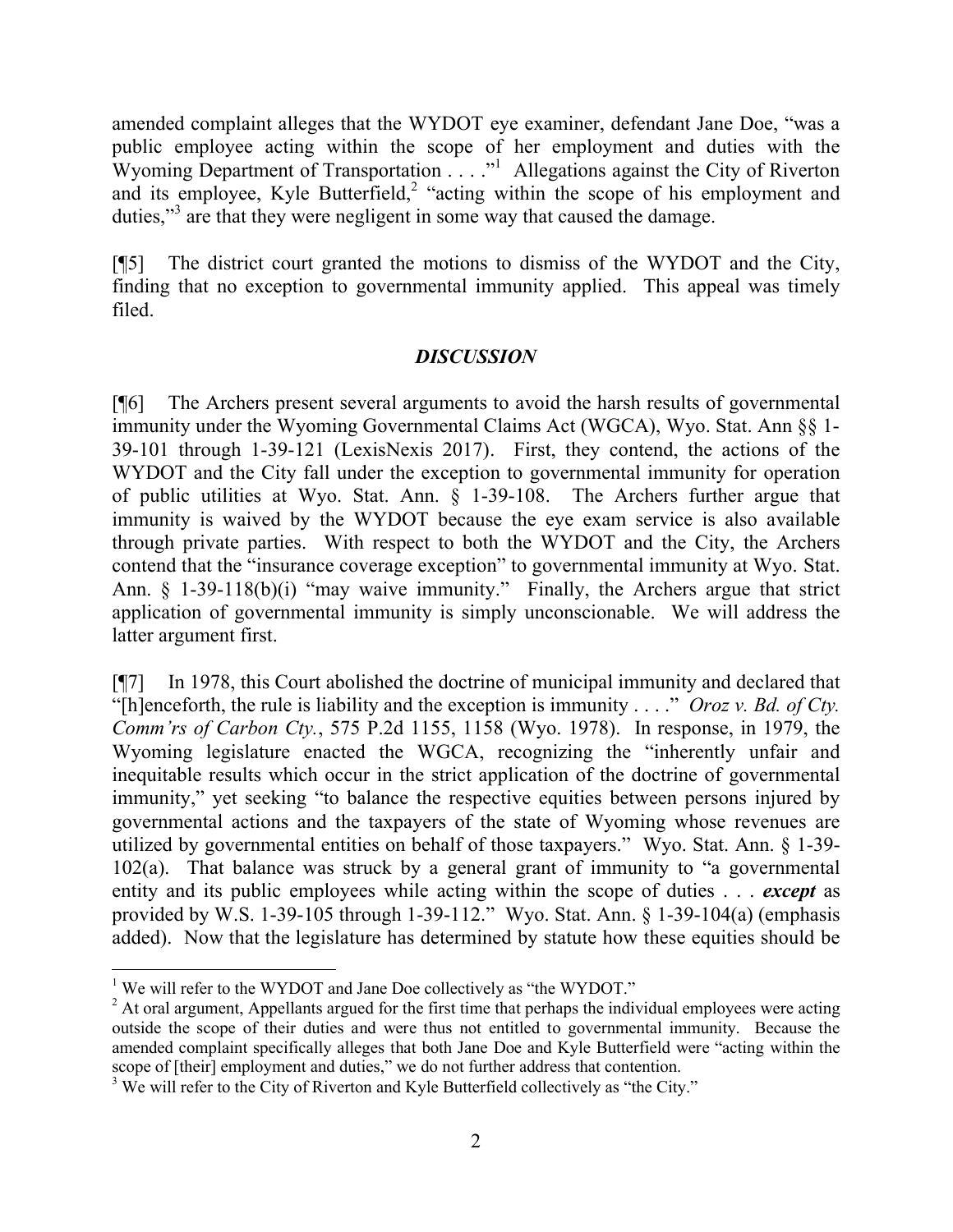balanced, it is the job of the courts to apply those statutes to the facts before them. The Archers suggest that this Court should decide, as we did in *Brown v. City of Casper*, 2011 WY 35, ¶ 43, 248 P.3d 1136, 1146 (Wyo. 2011), to depart from precedent "to vindicate plain, obvious principles of law and remedy continued injustice." There, however, we did not presume to override the statutory balance enacted by the legislature, but, rather, we recognized that our caselaw interpreting the statutory and constitutional provisions on jurisdiction had been mistaken. *Id.* at ¶ 9, 248 P.3d at 1139.

> In interpreting the WGCA, we apply the following rules of statutory interpretation:

> > When we interpret statutes, our goal is to give effect to the intent of the legislature, and we "attempt to determine the legislature's intent based primarily on the plain and ordinary meaning of the words used in the statute." *Krenning v. Heart Mountain Irrigation Dist.*, 2009 WY 11, ¶ 9, 200 P.3d 774, 778 (Wyo. 2009). Statutory interpretation presents a question of law, so our review of the district court's conclusions is *de novo*. *Id.*; *Sinclair Oil Corp. v. Wyo. Dep't of Revenue*, 2010 WY 122, ¶ 7, 238 P.3d 568, 570 (Wyo. 2010).

> > With specific regard to the Wyoming Governmental Claims Act, we have said that we should not "enlarge, stretch, expand[,] or extend" the statutory language to include "matters not falling within its express provisions." *State v. Watts*, 2008 WY 19, ¶ 19, 177 P.3d 793, 798 (Wyo. 2008). Instead, we use our "standard rules" of statutory interpretation "to determine whether the legislature intended that immunity be waived for a particular claim and will not resort to reliance upon previous unsupported and unnecessary suggestions that the act is to be interpreted either liberally or strictly." *Id.*, ¶ 20, 177 P.3d at 798-99.

*Fugle v. Sublette Cty. Sch. Dist. No. 9*, 2015 WY 98, ¶ 8, 353 P.3d 732, 734-35 (Wyo. 2015) (quoting *Stroth v. North Lincoln Cty. Hosp. Dist.*, 2014 WY 81, ¶ 7, 327 P.3d 121, 125 (Wyo. 2014)).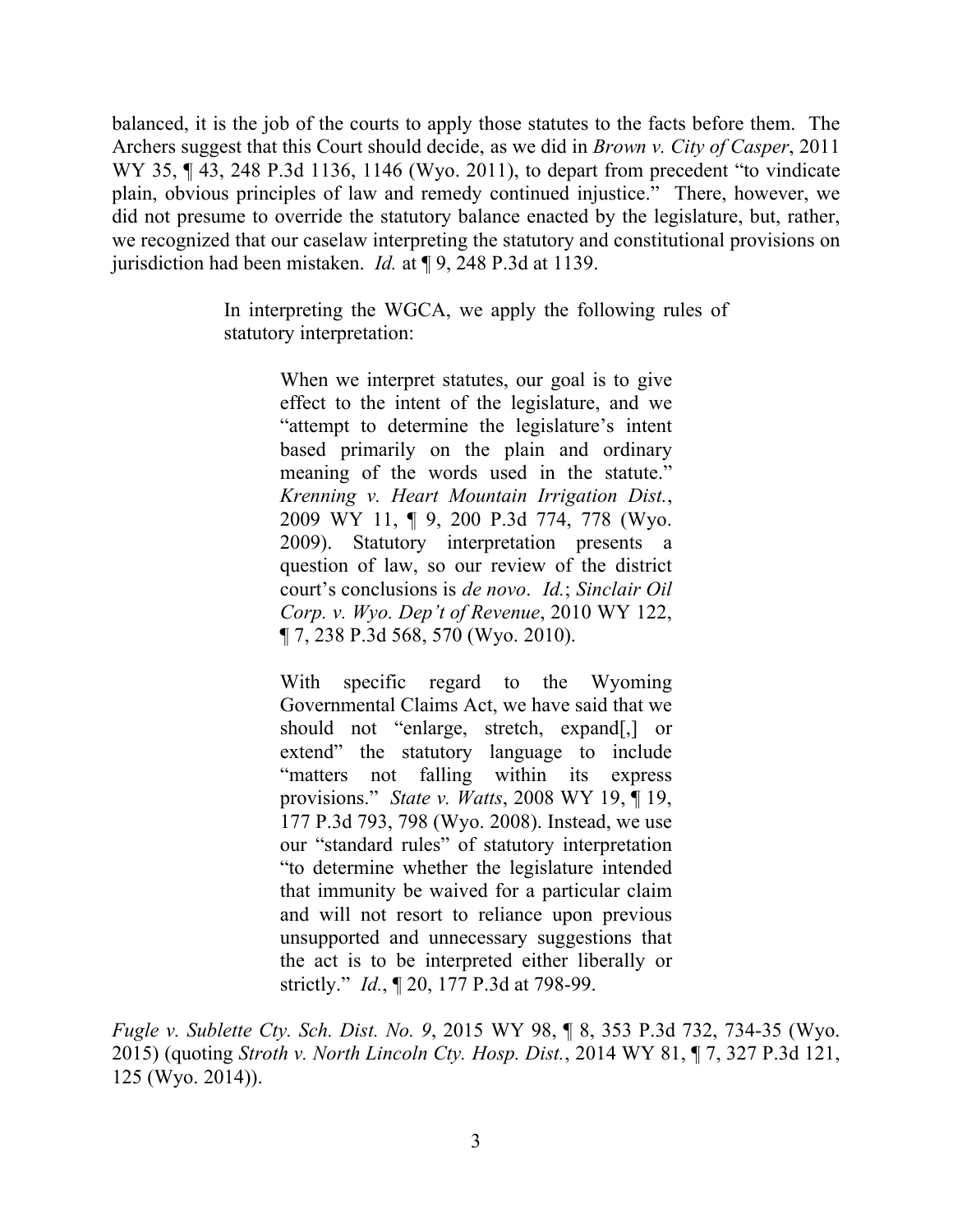## *I. Does the WYDOT's performance of eye exams constitute a public service for which governmental immunity has been waived by Wyo. Stat. Ann. § 1-39-108?*

[¶8] The Archers contend that the WYDOT's performance of eye exams is a public service for which immunity is waived. Wyo. Stat. Ann. § 1-39-108(a) provides:

### **Liability; public utilities.**

(a) A governmental entity is liable for damages resulting from bodily injury, wrongful death or property damage caused by the negligence of public employees while acting within the scope of their duties in the operation of public utilities and services *including gas, electricity, water, solid or liquid waste collection or disposal, heating and ground transportation*.

(Emphasis added.)

[¶9] The district court held that "[t]he issuance of drivers' licenses, or the examination of license applicants' visual ability, are not in the same genre as the utilities or services listed in § 108," and therefore does not fall under the § 1-39-108 public utility exception. We agree. In *Sponsel v. Park Cty.*, 2006 WY 6, ¶ 12, 126 P.3d 105, 109 (Wyo. 2006), we recognized that the word "including" suggests "that there are other items includable, though not specifically enumerated." So although "public utilities and services" might include items in addition to "gas, electricity, water, solid or liquid waste collection or disposal, heating and ground transportation," we held in *Sponsel* that "[t]he statutory construction rule of *ejusdem generis* instructs us that the legislature must have intended a catch-all phrase to include things similar to those specifically listed." *Id.* at ¶ 16, 126 P.3d at 109. In *Rice v. Collins Commc'ns, Inc.*, 2010 WY 109, ¶ 20, 236 P.3d 1009, 1017 (Wyo. 2010), we applied the same reasoning to conclude that  $\S$  1-39-108 did not waive immunity for a fire page system, because it was not of the same genre as the listed public utilities, and we rejected the invitation to construe § 1-39-108 "to make a public service of all things that are a 'public responsibility.'"

[¶10] The facts in *Gibson v. State, Dep't of Revenue & Taxation*, 811 P.2d 726 (Wyo. 1991) are on point. There, plaintiffs alleged that the driver who caused the deaths of their decedents was driving with a license that should have been revoked by the Department of Revenue and Taxation when it was advised by the insurer that the driver's insurance coverage was cancelled. *Id.* at 727. We rejected the appellant's argument that § 1-39- 108 was ambiguous, and we held that statute's use of the term "ground transportation" referred to "a service that transports customers over the ground." It does not "include the authorities that license the public employees . . . ." *Id.* at 728. We likewise conclude that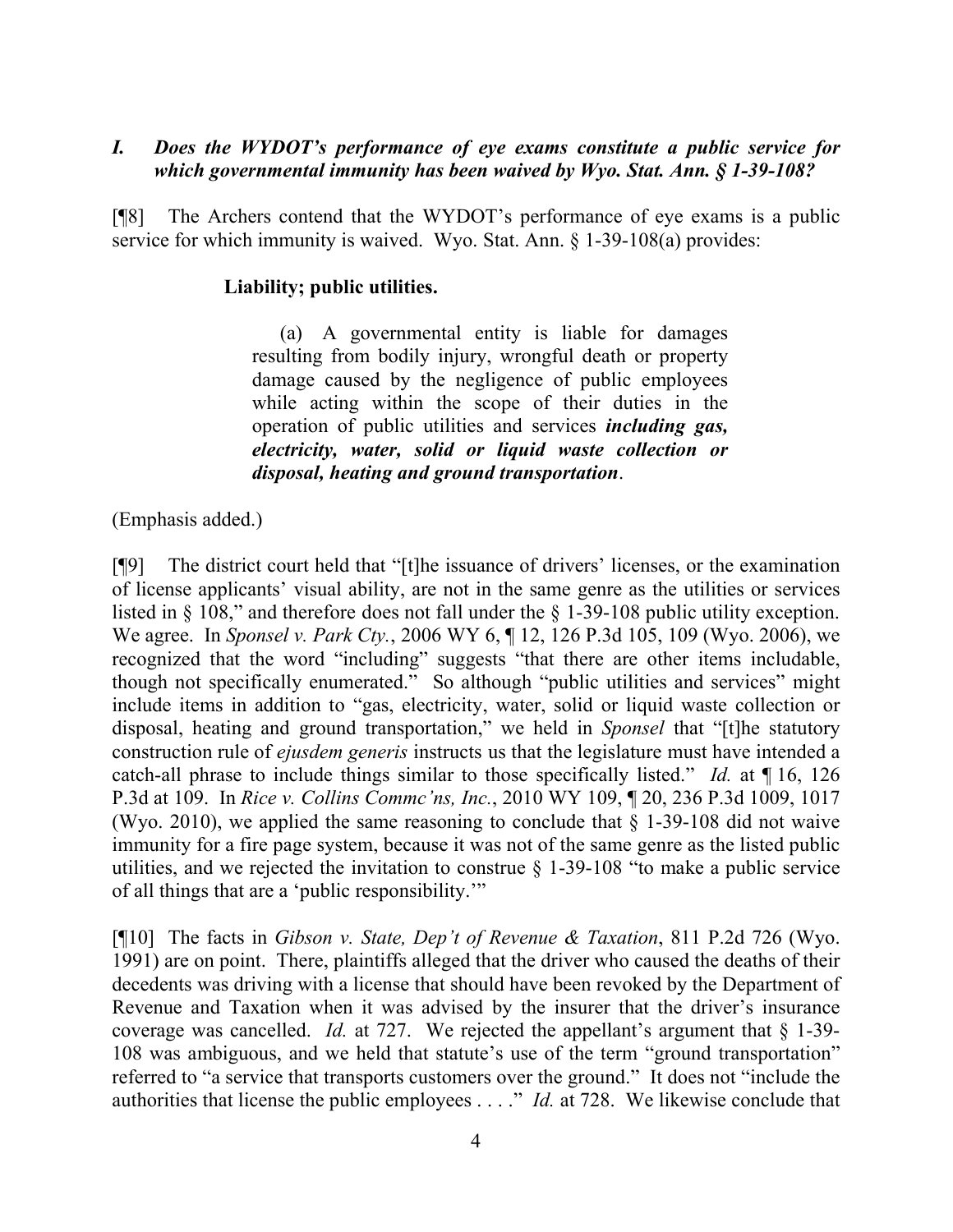§ 1-39-108 does not encompass the WDOT's administration of eye exams or issuance of driver's licenses, and therefore governmental immunity is not waived.

[¶11] Appellants urge us to find an exception in this case because the service of providing eye exams is also available through private parties. They cite to Wyo. Stat. Ann. § 1-39-102(a), which explains the purpose of the WGCA is, in part, to allow the state to "furnish certain services not available through private parties . . . ." First, we note that a legislative declaration of purpose is not binding. *See Wyo. State Treasurer ex rel. Workmen's Comp. Dep't v. Niezwaag*, 452 P.2d 214, 218 (Wyo. 1969). More importantly, the legislative purpose stated here is addressed to broad policy considerations. Here, the WYDOT administers highways and manages licensing, services which are not available through private parties. If in the course of providing those services, it provides some discrete services that are also available through private parties, that does not serve to defeat immunity.

# *II. Did the City of Riverton provide a public service for which governmental immunity has been waived by Wyo. Stat. Ann. § 1-39-108 when it provided a marked street crossing?*

[¶12] The Archers next argue that the City was a public utility providing public services when it provided the marked street crossing where Sophia Archer was struck. Just like the eye examination discussed above, the provision of a marked street crossing is not of the same genre as the public utilities listed in § 1-39-108. In *Sponsel*, we held that "providing [] traffic control devices on county highways is not a public service for which immunity has been waived by the WGCA." 2006 WY 6, ¶ 16, 126 P.3d at 109. We fail to see any meaningful distinction between providing traffic control devices and providing marked street crossings. Neither is subject to the § 1-39-108 waiver of immunity. We also find, as the *Sponsel* court did, that if there were any waiver of immunity, it would be obviated by the language of Wyo. Stat. Ann. § 1-39-120(a), which specifically excludes

(a) . . . liability for damages caused by:

(i) A defect in the plan or design of any bridge, culvert, highway, roadway, street, alley, sidewalk or parking area;

(ii) The failure to construct or reconstruct any bridge, culvert, highway, roadway, street, alley, sidewalk or parking area; or

(iii) The maintenance, including maintenance to compensate for weather conditions, of any bridge, culvert, highway, roadway, street, alley, sidewalk or parking area.

We affirm the order dismissing the claims against the City of Riverton and Kyle Butterfield.